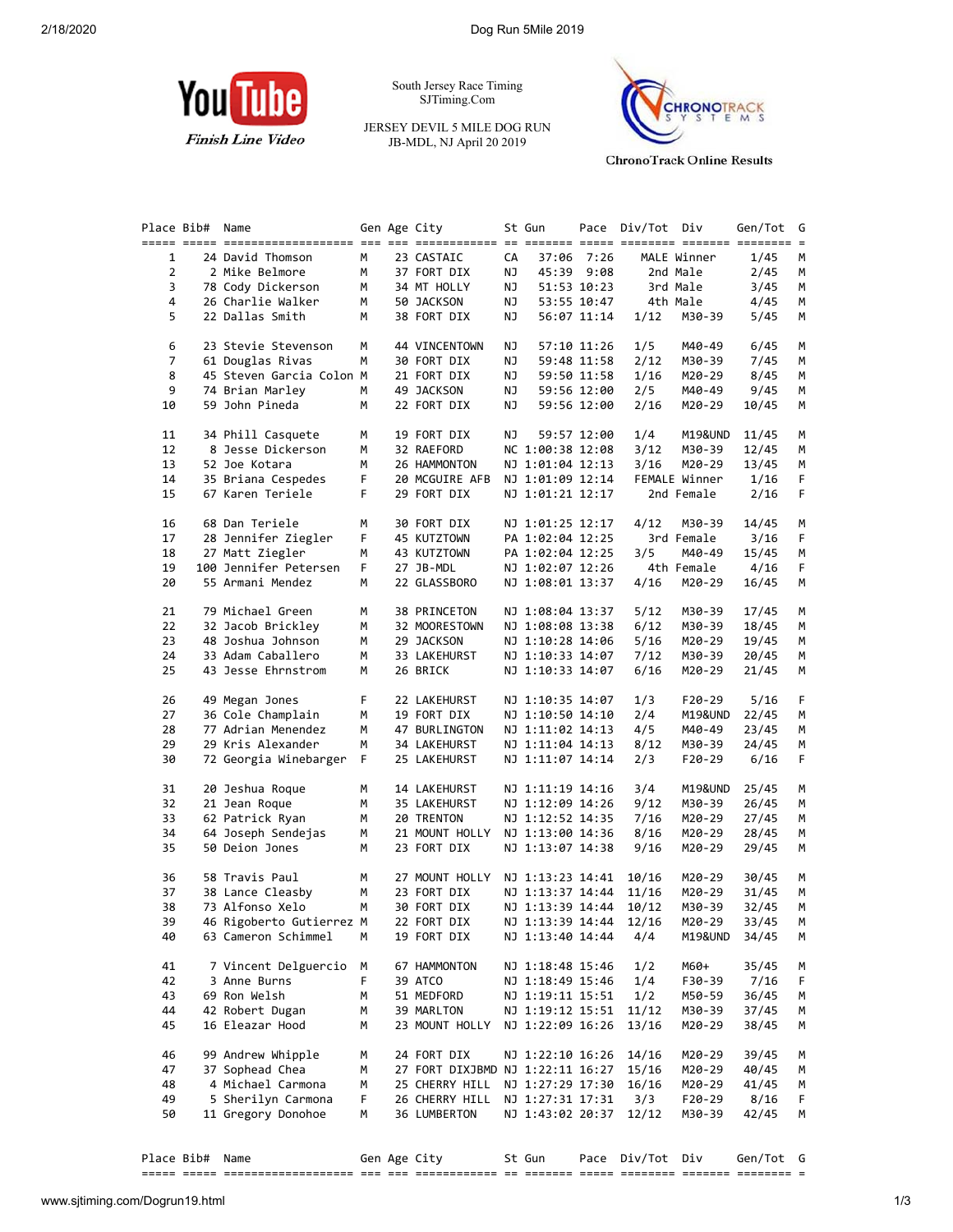2/18/2020 Dog Run 5Mile 2019

| 51 | 12 Sarah Donohoe         | F. | 36 LUMBERTON      | NJ 1:43:05 20:37 | 2/4 | F30-39             | 9/16  | - F |
|----|--------------------------|----|-------------------|------------------|-----|--------------------|-------|-----|
| 52 | 15 Sydney Gaines         | F  | 19 BAYVILLE       | NJ 1:43:09 20:38 | 1/2 | <b>F19&amp;UND</b> | 10/16 | -F  |
| 53 | 13 Kelley Donohoe Crit F |    | 38 HAMILTON       | NJ 1:43:11 20:39 | 3/4 | F30-39             | 11/16 | -F  |
| 54 | 6 Arthur Crites          | M  | <b>40 TRENTON</b> | NJ 1:43:11 20:39 | 5/5 | M40-49             | 43/45 | M   |
| 55 | 14 Alyssa Fair           | F  | 19 BAYVILLE       | NJ 1:43:15 20:39 | 2/2 | <b>F19&amp;UND</b> | 12/16 | F   |
|    |                          |    |                   |                  |     |                    |       |     |
| 56 | 39 Erica Connolly        | F  | 60 BRICK          | NJ 1:44:00 20:48 | 1/1 | F60+               | 13/16 | - F |
| 57 | 76 Vanessa Schmidt       | F. | 37 URBANA         | MD 1:44:01 20:49 | 4/4 | F30-39             | 14/16 | - F |
| 58 | 56 Karin Mikson          | F  | 56 BRICK          | NJ 1:44:17 20:52 | 1/2 | F50-59             | 15/16 | - F |
| 59 | 66 Marietta Stapleton    | F  | 51 BRICK          | NJ 1:44:38 20:56 | 2/2 | F50-59             | 16/16 | - F |
| 60 | 47 Kurt Hartig           | M  | 60 BRICK          | NJ 1:44:49 20:58 | 2/2 | M60+               | 44/45 | M   |
| 61 | 51 Andrew Joskowski      | M  | 55 BRICK          | NJ 1:44:49 20:58 | 2/2 | M50-59             | 45/45 | М   |
|    |                          |    |                   |                  |     |                    |       |     |



Award Listings

# OVERALL WINNERS - 5K

## TOP MALE FINISHERS

|               | Place Bib# Name   | Ag City     |     | St Gun |
|---------------|-------------------|-------------|-----|--------|
|               |                   |             |     |        |
| 1.            | 24 David Thomson  | 23 CASTAIC  | CА  | 37:06  |
| $\mathcal{P}$ | 2 Mike Belmore    | 37 FORT DIX | N J | 45:39  |
| 3             | 78 Cody Dickerson | 34 MT HOLLY | N J | 51:53  |
| Δ             | 26 Charlie Walker | 50 JACKSON  | N J | 53:55  |

### TOP FEMALE FINISHERS

| Place Bib# Name |                       | Ag City                   | St Gun     |
|-----------------|-----------------------|---------------------------|------------|
|                 |                       |                           |            |
| $\mathbf{1}$    | 35 Briana Cespedes    | 20 MCGUIRE AFB NJ 1:01:09 |            |
| $\mathcal{P}$   | 67 Karen Teriele      | 29 FORT DIX               | NJ 1:01:21 |
| 3               | 28 Jennifer Ziegler   | 45 KUTZTOWN               | PA 1:02:04 |
| $\overline{4}$  | 100 Jennifer Petersen | 27 JB-MDL                 | NJ 1:02:07 |



## ---------------------------------------------------------------------------- TEAM RESULTS

----------------------------------------------------------------------------

| 1. 2:59:34 MUDDY RUCKERS<br>(59:52)                                                                                                                                                                                        |  |
|----------------------------------------------------------------------------------------------------------------------------------------------------------------------------------------------------------------------------|--|
| ================================<br>61 Douglas Rivas<br>M 30<br>$\mathbf{1}$<br>59:48<br>45 Steven Garcia Colon M 21<br>2 59:50<br>3 59:56 59 John Pineda M 22<br>4 ( 59:57) 34 Phill Casquete<br>M 19                     |  |
| (1:01:12)<br>2. 3:03:34 GROUNDHOGS                                                                                                                                                                                         |  |
| ===================<br>M 26<br>1 1:01:04<br>52 Joe Kotara<br>2 1:01:09 35 Briana Cespedes<br>F 20<br>3 1:01:21 67 Karen Teriele F 29<br>4 (1:01:25) 68 Dan Teriele<br>M 30                                                 |  |
| 3. 3:26:42 SJ DEVILS RUGBY (1:08:54)                                                                                                                                                                                       |  |
| ================================<br>1 1:08:01 55 Armani Mendez<br>M 22<br>2 1:08:08 32 Jacob Brickley M 32<br>3 1:10:33 43 Jesse Ehrnstrom M 26<br>4 (1:11:02) 77 Adrian Menendez M 47<br>5 (1:19:11) 69 Ron Welsh<br>M 51 |  |
| 4. 3:31:36 NSA LAKEHURST (1:10:32)                                                                                                                                                                                         |  |
| =================<br>1 1:10:28<br>48 Joshua Johnson<br>M 29<br>2 1:10:33<br>33 Adam Caballero<br>M 33<br>3 1:10:35 49 Megan Jones<br>F 22<br>4 (1:11:04) 29 Kris Alexander<br>M 34                                         |  |